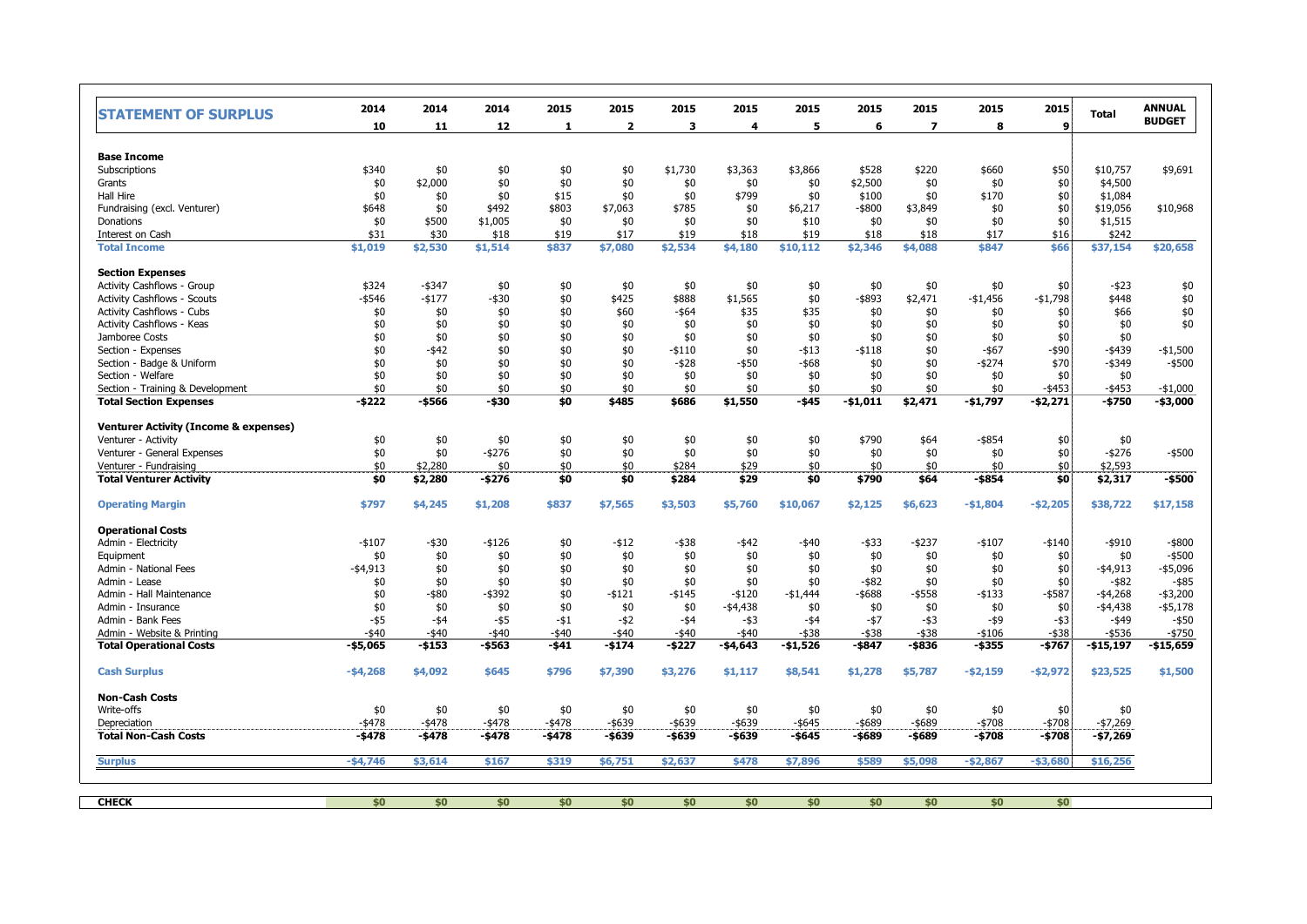| <b>CASHFLOW STATEMENT</b>                 | 2014        | 2014        | 2014        | 2015       | 2015                    | 2015     | 2015     | 2015      | 2015       | 2015     | 2015        |             | $\overline{\text{ }^{2015}}\text{Total (YTD)}$ |
|-------------------------------------------|-------------|-------------|-------------|------------|-------------------------|----------|----------|-----------|------------|----------|-------------|-------------|------------------------------------------------|
|                                           | 10          | 11          | 12          |            | $\overline{\mathbf{z}}$ | 3        | 4        | 5         | 6          | 7        | 8           |             |                                                |
| <b>Opening Cash Balance</b>               | \$43,028    | \$35,906    | \$35,692    | \$17,100   | \$15,708                | \$15,697 | \$21,204 | \$22,321  | \$29,329   | \$26,030 | \$33,997    | \$35,403    | \$43,028                                       |
| <b>Cash from Operations</b>               |             |             |             |            |                         |          |          |           |            |          |             |             |                                                |
| Cash Surplus (excl. interest received)    | $-$ \$4,299 | \$4,061     | \$627       | \$777      | \$7,373                 | \$3,257  | \$1,099  | \$8,522   | \$1,259    | \$5,769  | $-$ \$2,176 | $- $2,988$  | \$23,283                                       |
| <b>Stock Movement</b>                     | \$0         | \$0         | \$0         | \$0        | \$0                     | \$0      | \$0      | \$0       | \$0        | \$0      | \$0         | \$0         | \$0                                            |
| <b>Total Cash from Operations</b>         | -\$4,299    | \$4,061     | \$627       | \$777      | \$7,373                 | \$3,257  | \$1,099  | \$8,522   | \$1,259    | \$5,769  | -\$2,176    | $- $2,988$  | \$23,283                                       |
| <b>Cash from Investing Activity</b>       |             |             |             |            |                         |          |          |           |            |          |             |             |                                                |
| <b>Fixed Asset Purchase</b>               | \$0         | \$0         | \$0         | \$0        | \$0                     | \$0      | \$0      | \$0       | $-$ \$373  | \$0      | \$0         | \$0         | $-$ \$373                                      |
| Hall Project - Basement                   | $-$ \$56    | \$0         | \$0         | \$0        | \$0                     | \$0      | \$0      | \$0       | \$0        | \$0      | \$0         | \$0         | $-$ \$56                                       |
| Hall Project - Kitchen                    | \$0         | $-$ \$4,116 | $-$13,465$  | $- $2,188$ | $-$ \$339               | $- $148$ | \$0      | \$0       | \$0        | \$0      | \$0         | \$0         | $-$ \$20,256                                   |
| Hall Project - QM Store                   | $- $2,798$  | $-$ \$40    | \$0         | \$0        | \$0                     | \$0      | \$0      | \$0       | $- $1,858$ | $-$ \$43 | $-$ \$275   | \$0         | $-$ \$5,015                                    |
| Hall Project - Electrical                 | \$0         | $- $150$    | $-$ \$3,235 | \$0        | \$0                     | \$0      | \$0      | \$0       | \$0        | \$0      | \$0         | \$0         | $-$ \$3,385                                    |
| Hall Project - Kitchen Equip              | \$0         | \$0         | $-$ \$2,537 | \$0        | \$0                     | \$0      | \$0      | \$0       | \$0        | \$0      | \$0         | \$0         | $-$ \$2,537                                    |
| Hall Project - QM Equip                   | \$0         | \$0         | \$0         | \$0        | \$0                     | \$0      | \$0      | \$0       | $-$2,500$  | \$0      | \$0         | $-$ \$597   | $-$ \$3,097                                    |
| Interest on Debt                          | \$0         | \$0         | \$0         | \$0        | \$0                     | \$0      | \$0      | \$0       | \$0        | \$0      | \$0         | \$0         | \$0                                            |
| Interest on Cash                          | \$31        | \$30        | \$18        | \$19       | \$17                    | \$19     | \$18     | \$19      | \$18       | \$18     | \$17        | \$16        | \$242                                          |
| <b>Total Cash from Investing Activity</b> | $-52,823$   | $-54,275$   | $- $19,219$ | $-$2,169$  | $-$ \$322               | $-5129$  | \$18     | \$19      | $-54,712$  | $-525$   | $-5258$     | $-5581$     | -\$34,476                                      |
| <b>Cash from Financing Activity</b>       |             |             |             |            |                         |          |          |           |            |          |             |             |                                                |
| <b>Creditor Movement</b>                  | \$0         | \$0         | \$0         | \$0        | \$0                     | \$0      | \$0      | \$0       | \$0        | \$0      | \$0         | \$409       | \$409                                          |
| <b>Debtor Movement</b>                    | \$0         | \$0         | \$0         | \$0        | $-$7,063$               | \$2,379  | \$0      | $-$1,533$ | \$154      | \$2,224  | \$3,839     | \$0         | \$0                                            |
| <b>Bank Debt</b>                          | \$0         | \$0         | \$0         | \$0        | \$0                     | \$0      | \$0      | \$0       | \$0        | \$0      | \$0         | \$0         | \$0                                            |
| <b>Total Cash from Financing Activity</b> | \$0         | \$0         | \$0         | \$0        | $-$7,063$               | \$2,379  | \$0      | $-$1,533$ | \$154      | \$2,224  | \$3,839     | \$409       | \$409                                          |
| <b>NET CASHFLOW</b>                       | -\$7,122    | $-5213$     | $- $18,592$ | -\$1,392   | $-512$                  | \$5,507  | \$1,117  | \$7,008   | $- $3,299$ | \$7,968  | \$1,406     | $-$ \$3,160 | $-$10,784$                                     |
| <b>Closing Cash Balance</b>               | \$35,906    | \$35,692    | \$17,100    | \$15,708   | \$15,697                | \$21,204 | \$22,321 | \$29,329  | \$26,030   | \$33,997 | \$35,403    | \$32,243    | \$32,243                                       |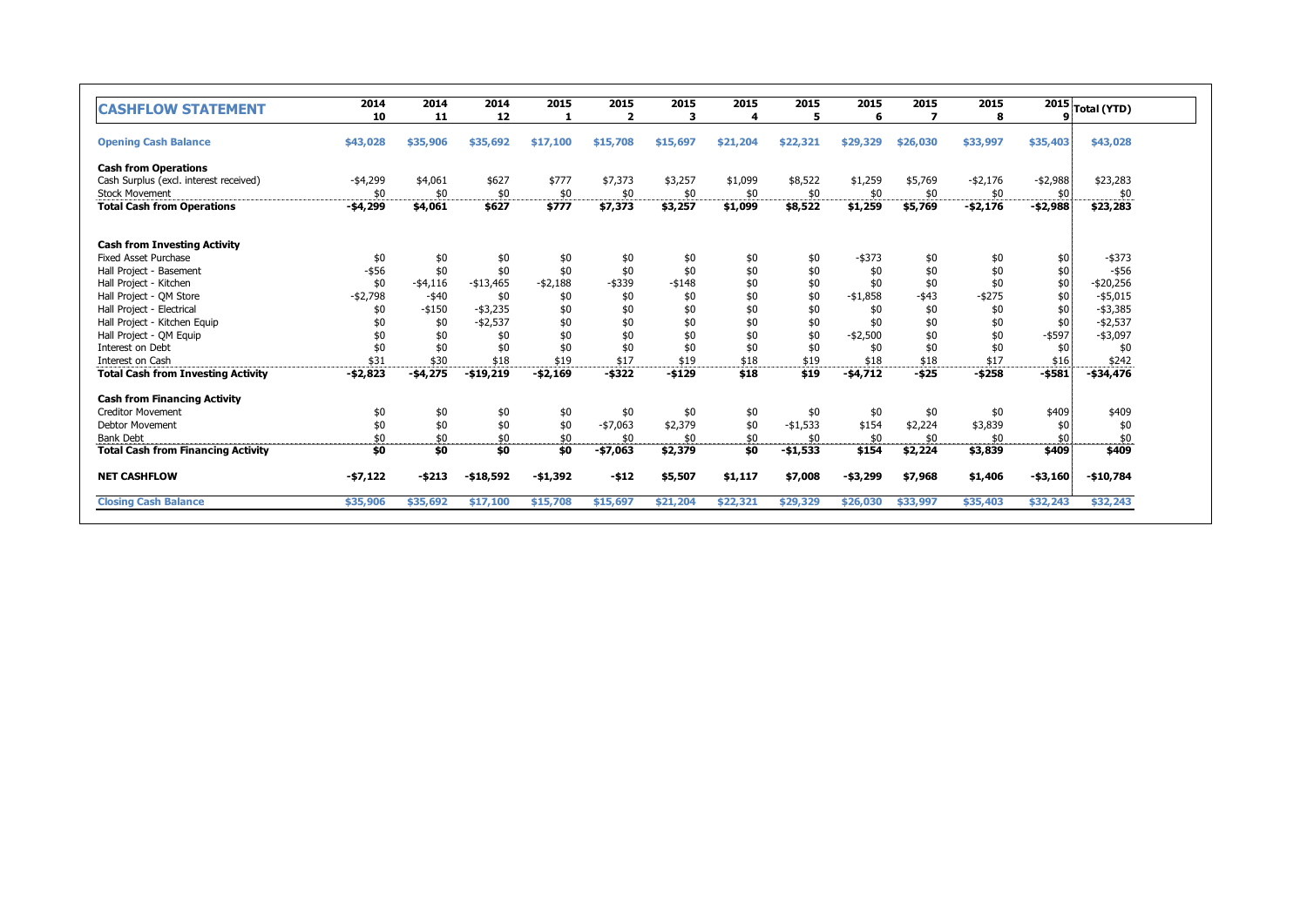| <b>BALANCE SHEET</b>                    | 2014        | 2014      | 2014      | 2015      | 2015           | 2015      | 2015      | 2015      | 2015      | 2015                     | 2015      | 2015      |
|-----------------------------------------|-------------|-----------|-----------|-----------|----------------|-----------|-----------|-----------|-----------|--------------------------|-----------|-----------|
|                                         | 10          | 11        | 12        | 1         | $\overline{2}$ | 3         | 4         | 5         | 6         | $\overline{\phantom{a}}$ | 8         | 9         |
| <b>Cash and Equivalent</b>              |             |           |           |           |                |           |           |           |           |                          |           |           |
| Bank - Group                            | \$15,611    | \$15,088  | \$3,754   | \$2,343   | \$2,314        | \$7,607   | \$8,676   | \$15,665  | \$11,952  | \$19,901                 | \$20,895  | \$17,719  |
| <b>Bank - Venturers</b>                 | \$2,730     | \$3,010   | \$2,734   | \$2,734   | \$2,734        | \$2,930   | \$2,959   | \$2,959   | \$3,354   | \$3,354                  | \$3,749   | \$3,749   |
| Bank - Savings                          | \$17,564    | \$17,594  | \$10,612  | \$10,631  | \$10,648       | \$10,667  | \$10,686  | \$10,705  | \$10,723  | \$10,742                 | \$10,759  | \$10,775  |
| <b>Current Debtor</b>                   | \$0         | \$0       | \$0       | \$0       | \$7,063        | \$4,684   | \$4,684   | \$6,217   | \$6,063   | \$3,839                  | \$0       | \$0       |
| <b>Total Cash and Equivalent</b>        | \$35,906    | \$35,692  | \$17,100  | \$15,708  | \$22,759       | \$25,887  | \$27,004  | \$35,546  | \$32,093  | \$37,837                 | \$35,403  | \$32,243  |
| <b>Fixed Assets</b>                     |             |           |           |           |                |           |           |           |           |                          |           |           |
| Hall                                    | \$319,556   | \$319,111 | \$318,667 | \$318,222 | \$337,921      | \$337,364 | \$336,807 | \$336,244 | \$335,681 | \$338,508                | \$337,933 | \$337,357 |
| Kitchen Appliances                      | \$0         | \$0       | \$0       | \$0       | \$2,488        | \$2,439   | \$2,390   | \$2,341   | \$2,292   | \$2,243                  | \$2,194   | \$2,145   |
| Project WIP - Basement                  | \$56        | \$56      | \$56      | \$56      | \$56           | \$56      | \$56      | \$56      | \$56      | \$56                     | \$56      | \$56      |
| Project WIP - Kitchen                   | \$0         | \$4,116   | \$17,580  | \$19,769  | $-$ \$148      | \$0       | \$0       | \$0       | \$0       | \$0                      | \$0       | \$0       |
| Project WIP - QM Store                  | \$2,798     | \$2,838   | \$2,838   | \$2,838   | \$2,838        | \$2,838   | \$2,838   | \$2,838   | \$4,696   | \$4,740                  | \$5,015   | \$5,015   |
| Project WIP - Electrics                 | \$0         | \$150     | \$3,385   | \$3,385   | \$3,385        | \$3,385   | \$3,385   | \$3,385   | \$3,385   | \$0                      | \$0       | \$0       |
| Project WIP - Kitchen Equip             | \$0         | \$0       | \$2,537   | \$2,537   | \$0            | \$0       | \$0       | \$0       | \$0       | \$0                      | \$0       | \$0       |
| Project WIP - QM Equip                  | \$0         | \$0       | \$0       | \$0       | \$0            | \$0       | \$0       | \$0       | \$2,500   | \$0                      | \$0       | \$597     |
| Equipment                               | \$1,967     | \$1,933   | \$1,900   | \$1,867   | \$1,833        | \$1,800   | \$1,767   | \$1,733   | \$2,029   | \$4,445                  | \$4,362   | \$4,279   |
| <b>Total Fixed Assets</b>               | \$324,377   | \$328,204 | \$346,963 | \$348,673 | \$348,373      | \$347,882 | \$347,243 | \$346,597 | \$350,639 | \$349,993                | \$349,560 | \$349,449 |
| <b>TOTAL ASSETS</b>                     | \$360,282   | \$363,896 | \$364,063 | \$364,382 | \$371,133      | \$373,770 | \$374,247 | \$382,143 | \$382,732 | \$387,830                | \$384,963 | \$381,692 |
| <b>Short-Term Debt</b>                  |             |           |           |           |                |           |           |           |           |                          |           |           |
| <b>Creditors</b>                        | \$0         | \$0       | \$0       | \$0       | \$0            | \$0       | \$0       | \$0       | \$0       | \$0                      | \$0       | \$409     |
| <b>Total Short-term Debt</b>            | \$0         | \$0       | \$0       | \$0       | \$0            | \$0       | 50        | \$0       | \$0       | \$0                      | \$0       | \$409     |
| <b>Equity - Set-aside Fund Balances</b> |             |           |           |           |                |           |           |           |           |                          |           |           |
| Retained Earnings - Jamboree Funds      | \$1,984     | \$1,984   | \$1,984   | \$1,984   | \$1,984        | \$1,984   | \$1,984   | \$1,984   | \$1,984   | \$6,984                  | \$6,984   | \$6,984   |
| Retained Earnings - Kitchen Upgrade     | \$20,000    | \$15,884  | \$2,420   | \$231     | $-$ \$256      | \$0       | \$0       | \$0       | \$0       | \$0                      | \$0       | \$0       |
| Retained Earnings - Kitchen Equip       | \$0         | \$2,000   | \$468     | \$468     | \$468          | \$0       | \$0       | \$0       | \$0       | \$0                      | \$0       | \$0       |
| Retained Earnings - Basement Upgrade    | $-$ \$2,000 | \$500     | \$500     | \$500     | \$500          | \$712     | \$712     | \$712     | \$0       | \$0                      | \$0       | \$0       |
| Retained Earnings - OM Store Upgrade    | \$349       | \$309     | \$309     | \$309     | \$309          | \$309     | \$309     | \$309     | \$1,124   | \$1,124                  | \$1,124   | \$1,124   |
| Retained Earnings - Electrical Upgrade  | \$2,684     | \$2,535   | -\$700    | $-5700$   | -\$700         | -\$700    | -\$700    | -\$700    | \$0       | \$0                      | \$0       | \$0       |
| Retained Earnings - QM Equip            | \$0         | \$0       | \$0       | \$0       | \$0            | \$0       | \$0       | \$0       | \$0       | \$5,000                  | \$5,000   | \$5,000   |
| Retained Earnings - Deck                | \$0         | \$0       | \$0       | \$0       | \$0            | \$0       | \$0       | \$0       | \$0       | \$0                      | \$0       | \$3,000   |
| Retained Earnings - Group               | \$342,010   | \$341,815 | \$360,047 | \$362,235 | \$362,723      | \$362,723 | \$362,723 | \$362,723 | \$361,920 | \$351,920                | \$351,920 | \$348,920 |
| <b>Total Equity</b>                     | \$365,028   | \$365,028 | \$365,028 | \$365,028 | \$365,028      | \$365,028 | \$365,028 | \$365,028 | \$365,028 | \$365,028                | \$365,028 | \$365,028 |
| Surplus to date                         | -\$4,746    | -\$1,132  | -\$965    | -\$646    | \$6,105        | \$8,742   | \$9,220   | \$17,116  | \$17,704  | \$22,802                 | \$19,935  | \$16,256  |
| <b>TOTAL LIABILITY</b>                  | \$360,282   | \$363,896 | \$364,063 | \$364,382 | \$371,133      | \$373,770 | \$374,247 | \$382,143 | \$382,732 | \$387,830                | \$384,963 | \$381,692 |
|                                         |             |           |           |           |                |           |           |           |           |                          |           |           |
| <b>CHECK</b>                            | \$0         | \$0       | \$0       | \$0       | \$0            | \$0       | \$0       | \$0       | \$0       | \$0                      | \$0       | \$0       |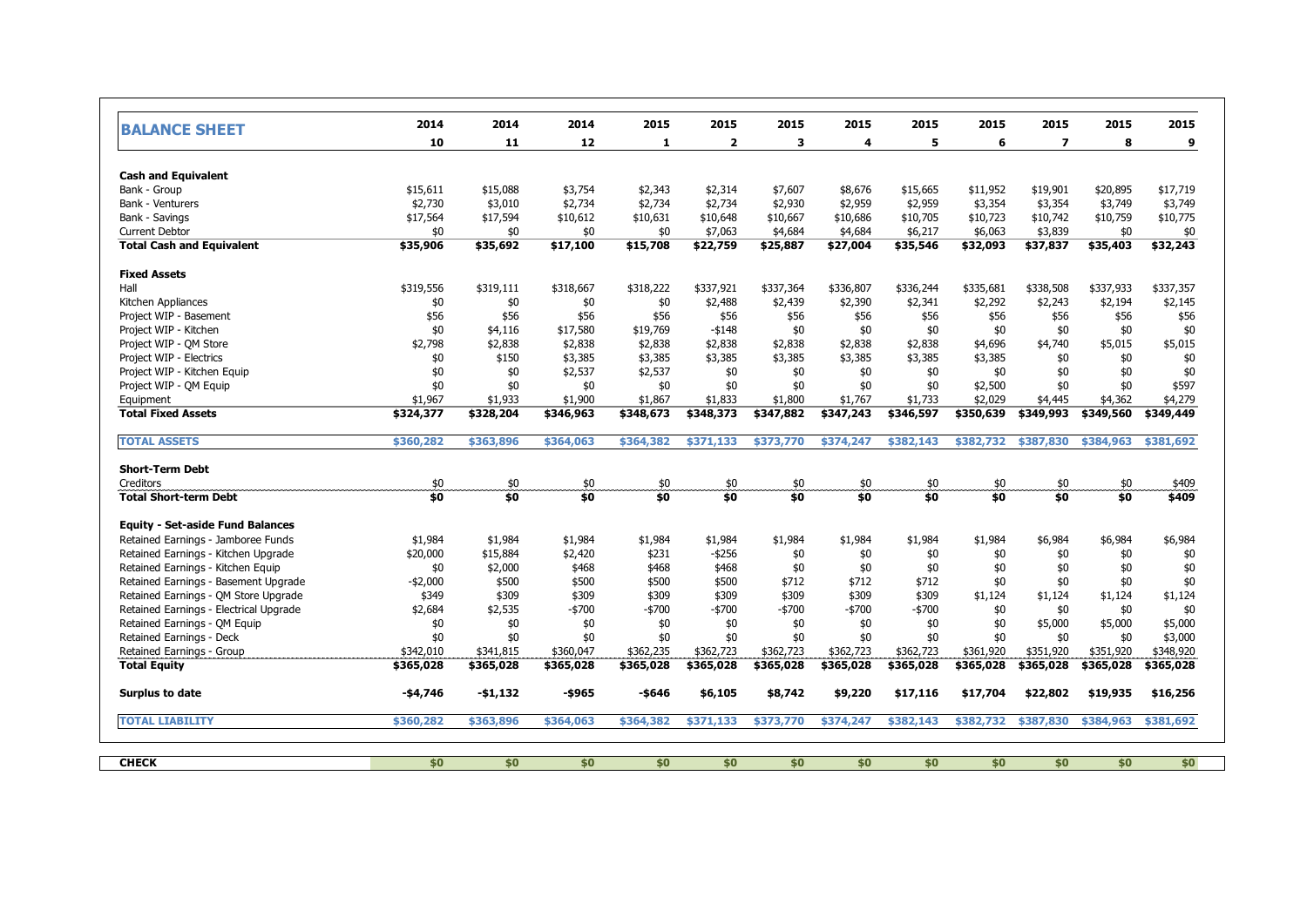## **PROJECT SUMMARIES**

|                                             |                             | <b>Starting</b>                         |                                   |                                    |                                    |                               |                               |                               |                             |                             |                                   |                                 |                            |                             |                                   |
|---------------------------------------------|-----------------------------|-----------------------------------------|-----------------------------------|------------------------------------|------------------------------------|-------------------------------|-------------------------------|-------------------------------|-----------------------------|-----------------------------|-----------------------------------|---------------------------------|----------------------------|-----------------------------|-----------------------------------|
| <b>General Maintenance</b>                  | In                          | <b>Balance</b><br>\$3,200               | <b>Oct-14</b><br>\$0              | <b>Nov-14</b><br>\$0               | <b>Dec-14</b><br>\$0               | Jan-15<br>\$0                 | Feb-15<br>\$0                 | Mar-15<br>\$0                 | Apr-15<br>\$0               | <b>May-15</b><br>\$0        | Jun-15<br>\$0                     | Jul-15<br>\$0                   | Aug-15<br>\$0              | <b>Sep-15</b><br>-\$0       | <b>TOTALS</b><br>\$3,200          |
|                                             | Out<br><b>Balance</b>       | \$0<br>\$3,200                          | \$0<br>\$3,200                    | $-$ \$80<br>\$3,120                | $-$ \$392<br>\$2,728               | \$0<br>\$2,728                | $-$ \$121<br>\$2,607          | $-5145$<br>\$2,462            | $- $120$<br>\$2,343         | $-$1.444$<br>\$899          | $-$ \$688<br>\$210                | $-$ \$558<br>$-5348$            | $-$ \$133<br>$-5481$       | $-$ \$587<br>$-$1,068$      | $-$4,268$<br>$-$1,068$            |
| <b>Phase 1 Hall</b><br>(Basement Upgrade)   | In<br>Out<br><b>Balance</b> | \$38,962<br>$-$ \$47,251<br>$-$ \$8.289 | \$6,345<br>$-$ \$56<br>$-$2,000$  | \$2,500<br>\$0<br>\$500            | \$0<br>\$0<br>\$500                | \$0<br>\$0<br>\$500           | \$0<br>\$0<br>\$500           | \$468<br>$-$ \$256<br>\$712   | \$0<br>\$0<br>\$712         | \$0<br>\$0<br>\$712         | \$0<br>$-5712$<br>\$0             |                                 | <b>CLOSED</b>              |                             | \$48,275<br>$-$ \$48,275<br>\$0   |
| <b>Phase 1 Hall</b><br>(Electrical Upgrade) | In<br>Out<br><b>Balance</b> | \$9,500<br>$-$ \$6,816<br>\$2,684       | \$0<br>\$0<br>\$2,684             | \$0<br>$-$ \$150<br>\$2,535        | \$0<br>$-$ \$3,235<br>$-5701$      | \$0<br>\$0<br>$-5701$         | \$0<br>\$0<br>$-5701$         | \$0<br>\$0<br>$-5701$         | \$0<br>\$0<br>$-5701$       | \$0<br>\$0<br>$-5701$       | \$700<br>\$0<br>\$0               |                                 | <b>CLOSED</b>              |                             | \$10,200<br>$-$10,201$<br>\$0     |
| Phase 1 Hall (OM<br><b>Store Build)</b>     | In<br>Out<br><b>Balance</b> | \$5,000<br>$-$1,853$<br>\$3,147         | \$0<br>$- $2,798$<br>\$349        | \$0<br>$-$ \$40<br>\$309           | \$0<br>\$0<br>\$309                | \$0<br>\$0<br>\$309           | \$0<br>\$0<br>\$309           | \$0<br>\$0<br>\$309           | \$0<br>\$0<br>\$309         | \$0<br>\$0<br>\$309         | \$2,000<br>$-$1,185$<br>\$1,124   | \$0<br>\$0<br>\$1.124           | \$0<br>\$0<br>\$1.124      | \$0<br>\$0<br>\$1.124       | \$7,000<br>$- $5,876$<br>\$1,124  |
| Phase 1 Hall (Kitchen)                      | In<br>Out<br><b>Balance</b> | \$20,000<br>\$0<br>\$20,000             | \$0<br>\$0<br>\$20,000            | \$0<br>$-$ \$4,116<br>\$15,884     | \$0<br>$- $13,465$<br>\$2,420      | \$0<br>$- $2,188$<br>\$231    | \$0<br>$-$ \$487<br>$-$ \$256 | \$256<br>\$0<br>\$0           |                             |                             | \$20,256<br>$-$20,256$<br>\$0     |                                 |                            |                             |                                   |
| <b>Phase 1 Hall (Kitchen</b><br>Appliances) | In<br>Out<br><b>Balance</b> | \$0<br>\$0<br>\$0                       | \$0<br>\$0<br>\$0                 | \$2,000<br>\$0<br>\$2,000          | \$1,005<br>$-$ \$2,537<br>\$468    | \$0<br>\$0<br>\$468           | \$0<br>\$0<br>\$468           | \$0<br>$-$ \$468<br>\$0       |                             |                             | CLOSED                            |                                 |                            |                             | \$3,005<br>$-$3,005$<br>\$0       |
| <b>QM Equipment</b>                         | In<br>Out<br><b>Balance</b> | \$0<br>$\frac{1}{2}$<br>\$0             |                                   |                                    |                                    |                               |                               |                               |                             |                             | \$2,500<br>$- $2,500$<br>\$0      | \$5,000<br>\$0<br>\$5,000       | \$0<br>\$0<br>\$0\$        | \$0<br>\$0<br>\$0           | \$7,500<br>$-$2,500$<br>\$5,000   |
| <b>Deck</b>                                 | In<br>Out<br><b>Balance</b> | \$0<br>\$0<br>\$0                       |                                   |                                    |                                    |                               |                               |                               |                             |                             |                                   |                                 |                            | \$3,000<br>\$3,000          | \$3,000<br>\$0<br>\$3,000         |
|                                             |                             |                                         |                                   |                                    |                                    |                               |                               |                               |                             |                             |                                   |                                 |                            |                             |                                   |
| <b>TOTALS</b>                               | In<br>Out<br><b>Balance</b> | \$76,662<br>$-$ \$55,920<br>\$20,742    | \$6,345<br>$- $2,854$<br>\$24,233 | \$4,500<br>$-$ \$4,385<br>\$24,348 | \$1,005<br>$-$ \$19,629<br>\$5,724 | \$0<br>$-$ \$2,188<br>\$3,536 | \$0<br>$-$ \$608<br>\$2,928   | \$724<br>$-$ \$869<br>\$2,782 | \$0<br>$-$ \$120<br>\$2,663 | \$0<br>$-$1,444$<br>\$1,219 | \$5,200<br>$-$ \$5,085<br>\$1,334 | \$5,000<br>$-$ \$558<br>\$5,775 | \$0<br>$- $133$<br>\$5,642 | \$0<br>$-$ \$587<br>\$5,055 | \$99,436<br>$-$94,381$<br>\$5,055 |